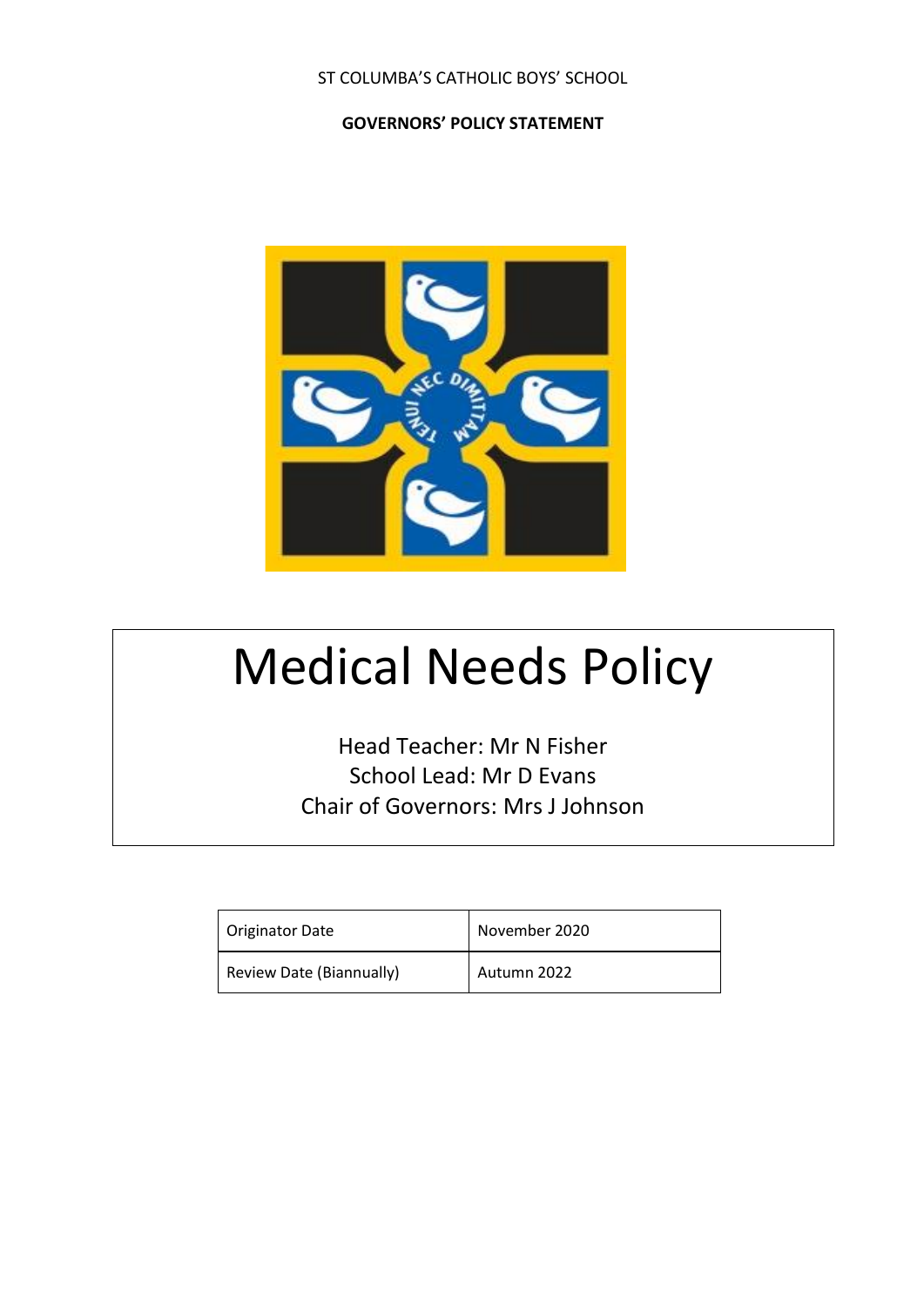# **VISION STATEMENT**

St Columba's Catholic Boys' School is an inclusive community that welcomes and supports students with medical conditions. St Columba's ensures that the whole school environment is inclusive and favourable to students with medical conditions. This includes the physical environment, as well as social, sporting and educational activities.

St Columba's provides all students with any medical condition the same opportunities as others at school.

We will help to ensure they can:

- be healthy
- stay safe
- enjoy and achieve
- make a positive contribution
- achieve economic wellbeing once they leave school.

#### **Aims**

This policy aims to ensure that

- students ,staff and parents understand how our school will support students with medical conditions
- Students with medical conditions are properly supported to allow them to access the same education as other students including school trips and sporting activities.

# **The Governing Body will implement this policy by**

- Making sure sufficient staff are suitably trained
- Making staff aware of the student's condition where appropriate.
- Making sure there are cover arrangements to ensure that someone is always available to support students with medical conditions.
- Providing supply teachers with appropriate information about the policy and relevant students.
- Developing and monitoring Individual Healthcare Plans (IHPs)

# **Legislation and Statutory Responsibilities**

**This policy meets the requirements under Section100 of the Children and Families Act 2014 which places a duty on Governing Bodies to make arrangements for supporting students at this school with medical needs.**

**It is also based on the Department of Education's statutory guidance Supporting Students at school with medical conditions**

# **Roles and Responsibilities**

#### **The Head Teacher will:**

- Make sure all staff are aware of this policy and understand their role in its implementation.
- Ensure that there is a sufficient number of trained staff available to implement this policy and deliver against all IHPs including contingency and emergency situations.
- Ensure there is a Designated Lead for Children with Medical Needs within the school.
- Make sure that school staff are appropriately insured and aware that they are insured to support children in this way.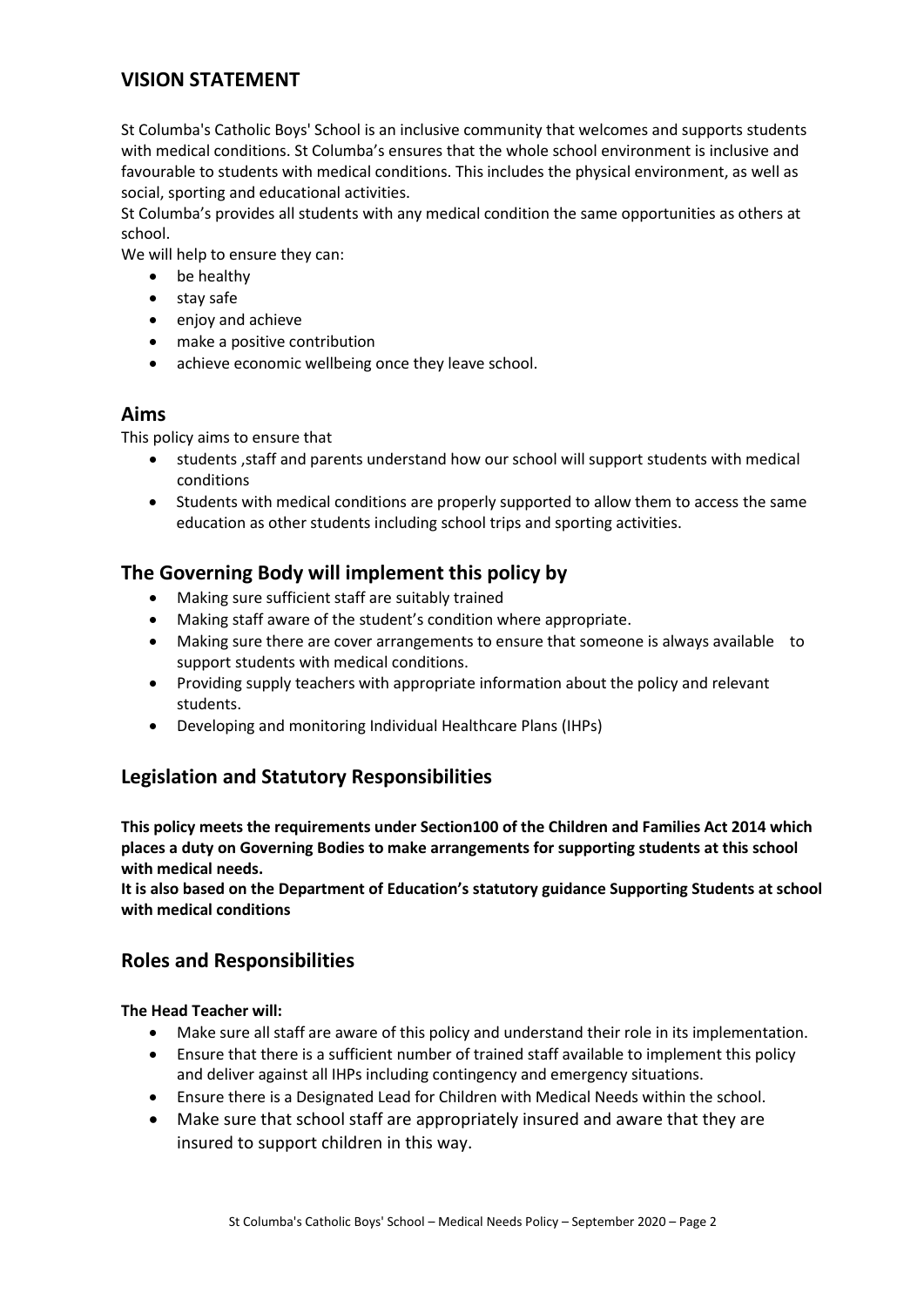# **Staff**

Supporting children with medical needs during school hours is not the sole responsibility of one person. Any member of staff may be asked to provide support to students with medical conditions, although they will not be required to do so. This includes the administration of medicines.

The school makes sure all staff understand their duty of care to children and young people in the event of an emergency.

St Columba's understands that certain medical conditions are serious and potentially life threatening, particularly if poorly managed or misunderstood.

St Columba's understands the importance of medication and care being taken as directed by healthcare professionals and parents.

All staff understand that medical conditions can affect students at St Columba's. Staff who take on responsibility for supporting children with medical needs will receive sufficient and suitable training and will achieve the necessary level of competency before doing so.

Staff will take into account the needs of students with medical conditions that they teach. All staff will know what to do and respond accordingly when they become aware that a student with medical conditions needs help.

The named member of school staff responsible for this medical conditions policy and its implementation is: Mr B Woodcock

#### **Mr B Woodcock will ensure:**

- There is an accurate and up to date medical needs register
- Staff training records are kept up to date
- Those children that require them, have IHPs ( this will be done in discussion with parents and a healthcare professional)
- There are accurate records of IHPs which are accessible to staff whilst not breaching a child's confidentiality.

#### **Heads of Year/Key Stage Managers will ensure:**

- IHPs are implemented by teaching staff within a year group
- That they are aware of the detail of a child with medical needs IHP
- That the progress and opportunities of children with IHPs is not hindered and that their progress and welfare is carefully monitored to reduce vulnerability to disadvantage
- They are the identified person to support the child

#### **The SENCo will ensure:**

- That where a child has a special educational need identified in a statement or EHC plan the individual healthcare plan should be linked or become part of that statement or plan
- The SENCo will be the identified teacher to support such children.

#### **Parents**

- Parents will provide the school with sufficient and up to date information about their child's medical needs.
- Parents will be involved in the development and review of their child's IHP and may contribute to its drafting.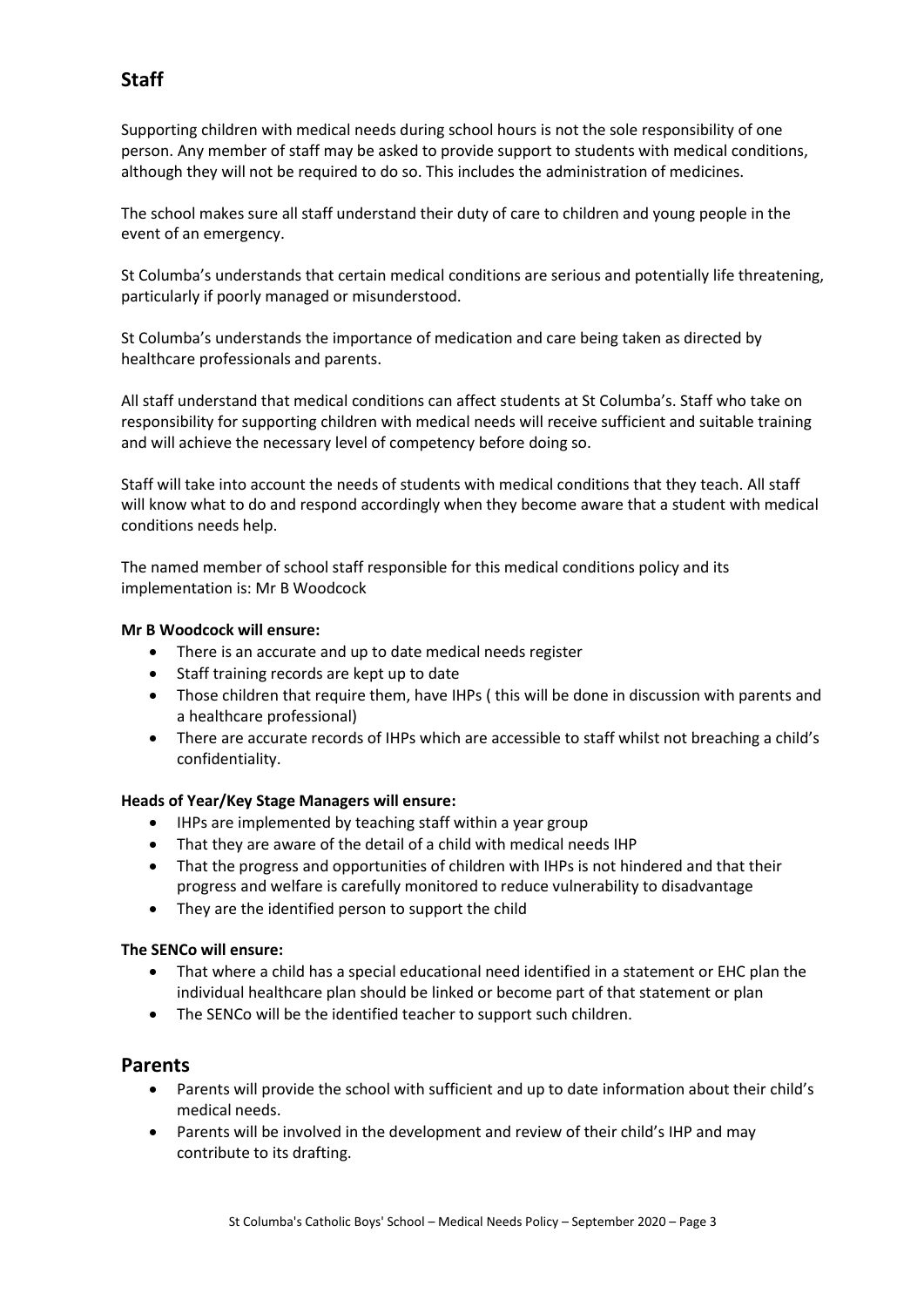• Parents must carry out any action they have agreed as part of the implementation of the IHP eg provide medicines and equipment.

### **Students**

- Students with medical conditions will often be best placed to provide information about how their condition affects them. Students should be involved in discussions about their medical support needs and contribute as much as possible to the development of their IHPs
- Students are expected to comply with their IHPs

# **Equal Opportunities**

#### **St Columba's is an inclusive community that supports and welcomes students with medical conditions**.

St Columba's is welcoming and supportive of students with medical conditions. It provides children with medical conditions with the same opportunities and access to activities (both school based and out-of-school) as other students. No child will be denied admission or prevented from taking up a place in St Columba's because arrangements for their medical condition have not been made.

The school listens to the views of students and parents.

The school will consider what reasonable adjustments need to be made to enable these students to participate fully and safely on school trips, visits and sporting activities.

Risk assessments will be carried out so that planning arrangements take account of any steps needed to ensure that students with medical conditions are included. In doing so students, parents and any relevant healthcare professionals will be consulted.

Staff understand the medical conditions of students at St Columba's and that they may be serious, adversely affect a child's quality of life and impact on their ability to learn.

All staff understand their duty of care to children and young people and know what to do in the event of an emergency.

The whole school and local health community understand and support the medical conditions policy.

St Columba's understands that all children with the same medical condition will not have the same needs.

The school recognises that duties in the Children and Families Act (England only), the Equality Act (England, Wales and Scotland) and the Disability Discrimination Act (Northern Ireland only) relate to children with disability or medical conditions is anticipatory.

# **Clear Communication**

**The medical conditions policy is supported by a clear communication plan for staff, parents and carers and other key stakeholders to ensure its full implementation.**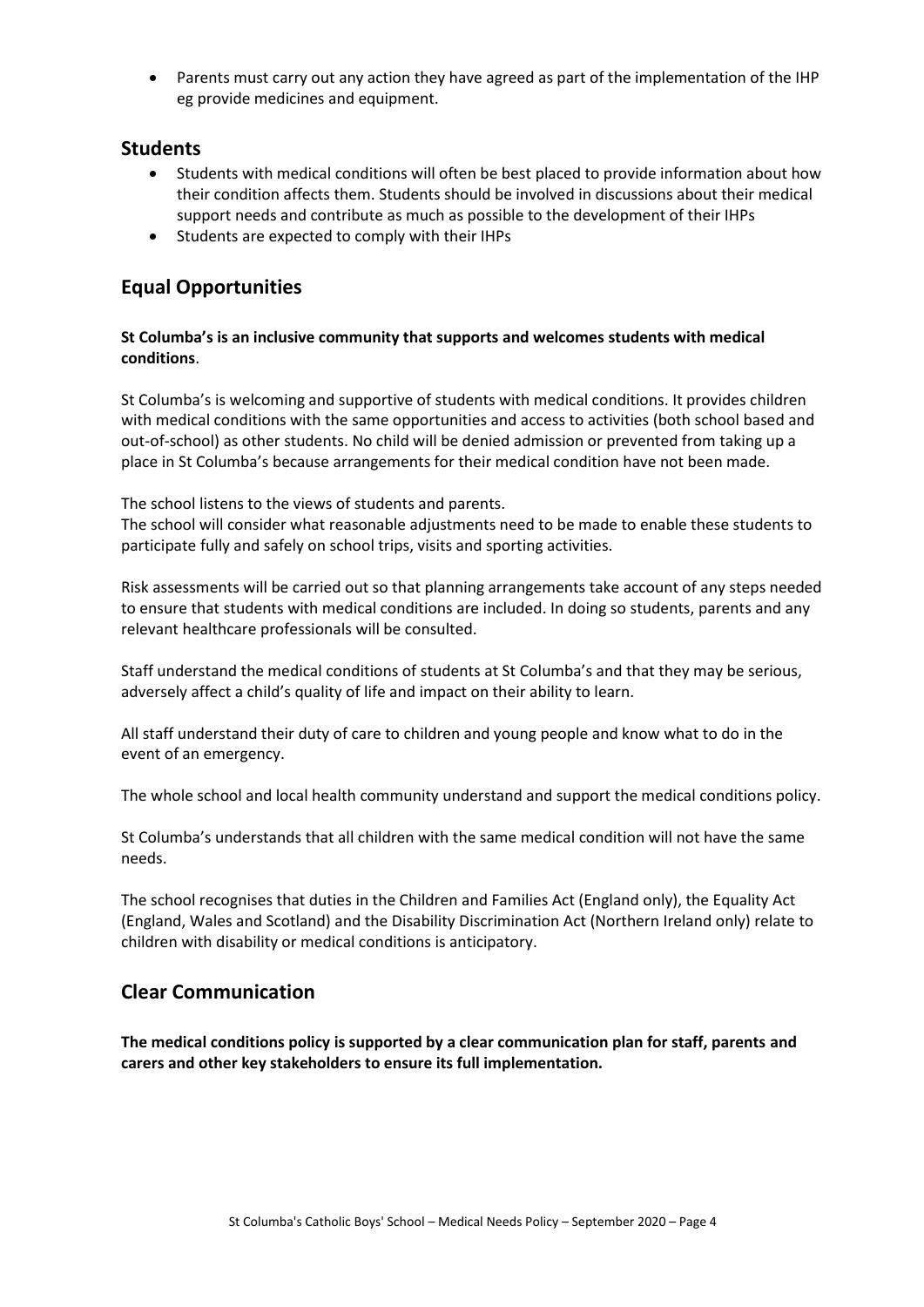# **Being notified of a medical condition.**

When the school is notified that a student has a medical condition the process outlined below will be followed to decide whether a student needs an IHP.

The school will make every effort to ensure that arrangements are put into place within 2 weeks or by the beginning of the relevant term for students who are starting the school.



Students, parents, relevant local healthcare staff, and other external stakeholders are informed of and reminded about the medical conditions policy through clear communication channels.

# **Individual Healthcare Plans**

The Head Teacher has overall responsibility for the welfare of children with medical conditions and responsibility for ensuring an IHP is in place lies with Mr B Woodcock or in the case of a child with an EHC plan with the SENCo.

- Plans will be reviewed at least annually or earlier if there is evidence that the student's needs have changed
- Plans will be developed with the student's best interests in mind and will set out : What needs to be done; When; and By Whom
- Not all students with a medical condition will need an IHP. It will be agreed with a healthcare professional and the parents when an IHP would be inappropriate or disproportionate. This will be based on evidence. If there is not a consensus the Head Teacher will make the final decision.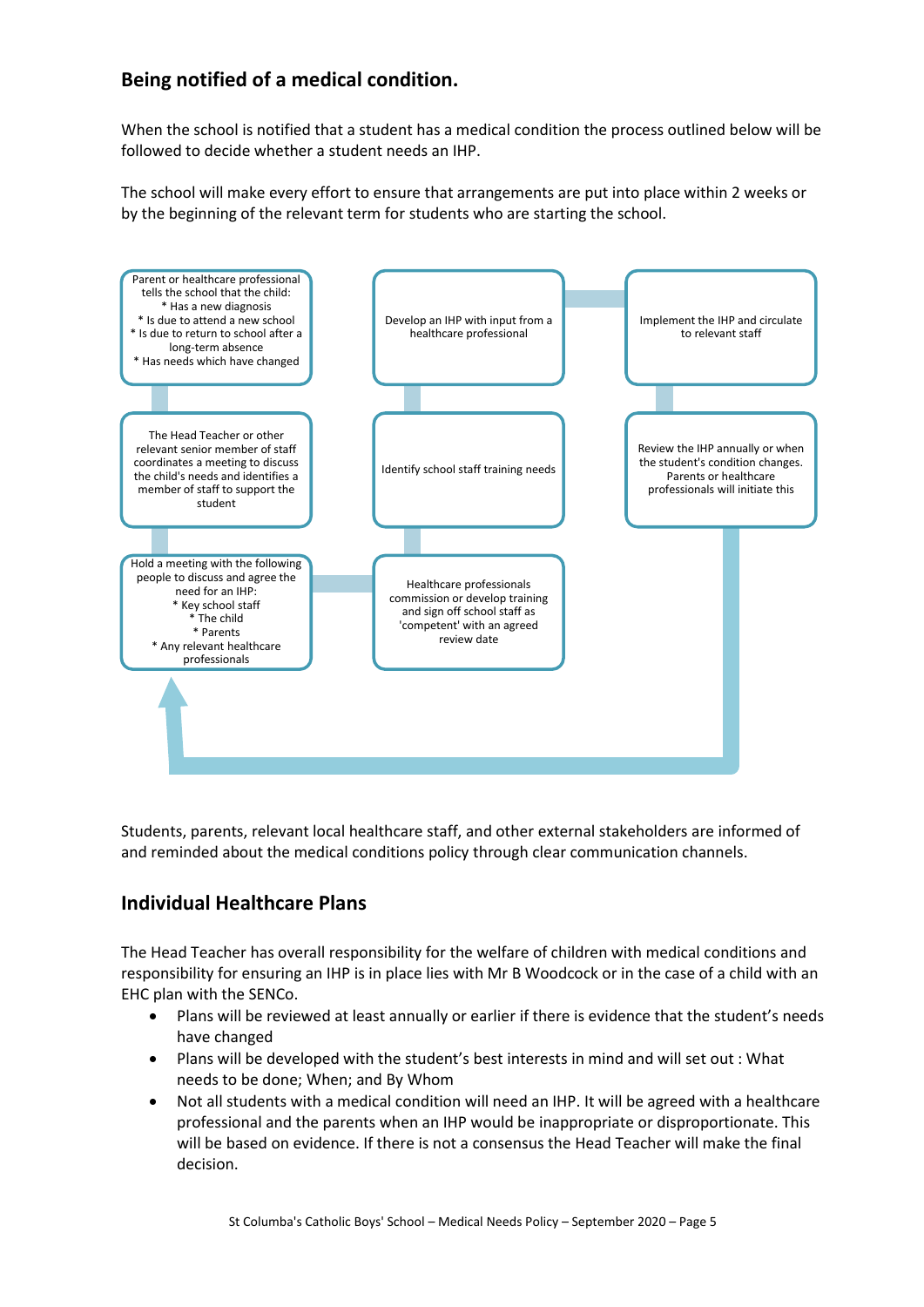- Plans will be drawn up in partnership with the school, parents and a relevant healthcare professional, such as a school nurse, specialist or paediatrician who can best advise on the student's specific needs. The student will be involved wherever appropriate.
- IHPs will be linked to or become part of any statement of special educational needs (SEN) or EHC plan. If a student has SEN but does not have a statement or EHC plan the fact of his SEN will be mentioned in the IHP.
- The level of detail in the plan will depend on the complexity of the child's condition and how much support is needed. The following will be considered for record on a child's IHP.

The medical condition including its triggers, signs, symptoms and treatments. The student's resulting needs including medication, dose, side effects and storage and other treatments, time, facilities, equipment, testing, access to food and drink where this is used to manage their condition,, dietary requirements and environmental issues eg crowded corridors, travel between lessons.

Specific support for the student's social and emotional needs. For example, how absences will be managed, requirements for extra time to complete exams, use of rest periods, extra support to catch up lessons.

The level of support needed including in emergencies. If a student is self-managing their medication, this will be clearly stated with appropriate arrangements for monitoring.

Who will provide this support, their training needs, expectations of their role, and confirmation of their proficiency to provide support for the student's medical condition and cover arrangements for when they are unavailable.

Who in the school needs to be aware of the student's condition and the support required.

Arrangements for written permission from the parent and the Head Teacher for medication to be administered by a member of staff or self-administered by the student during school hours. Separate arrangements for school trips or other outside activities that will ensure that the student can participate.

Where confidentiality issues are raised by the parent/student the staff entrusted with the information about the student's condition.

What to do in an emergency including who to contact and contingency arrangements

# **Managing Medicines**

Prescription and non-prescription medicines will only be administered at school

- When it would be detrimental to a student's health or school attendance not to do so.
- Where we have written consent.
- Students under 16 will not be given medicine containing aspirin unless prescribed by a doctor.
- Anyone giving a student any medication will first check maximum dosages and when the previous dosage was taken. Parents will be informed
- The school will only accept medicines that are
	- o In date
	- o Labelled
	- $\circ$  Provided in the original container as prescribed by the pharmacist and include instructions for administration, dosage and storage.
	- $\circ$  The school will accept insulin that is inside an insulin pen or pump rather than its original container but it must be in date.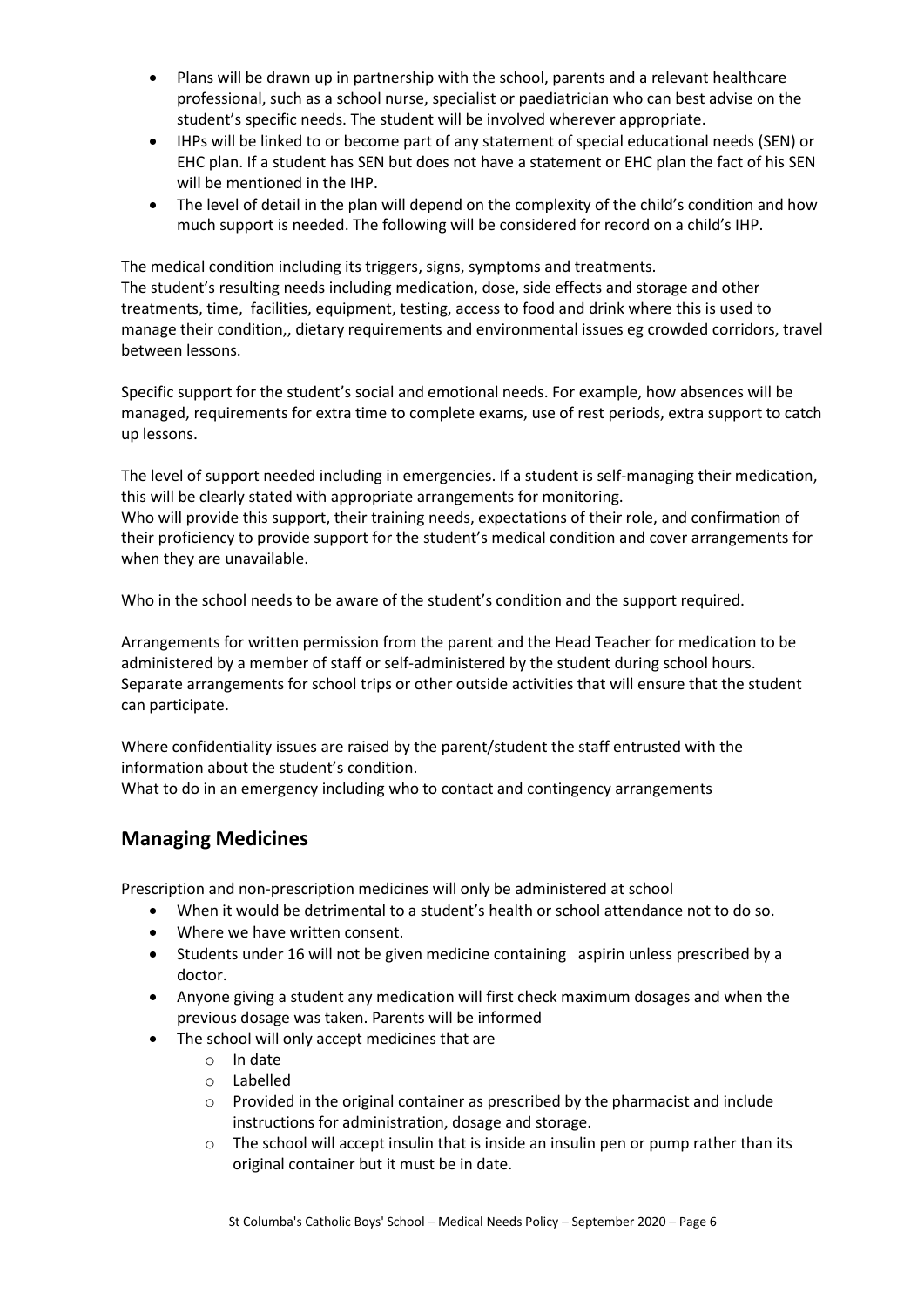- All medicines must be stored safely. Students will be informed where their medicines are and will be able to access them easily. Medicines and devices such as asthma inhalers, blood glucose testing meters and adrenaline pens will always be readily available to students and not locked away.
- Medicines will be returned to parents for safe disposal when no longer required.

# **Controlled Drugs**

Controlled drugs are prescription drugs that are controlled under the **Misuse of drugs Regulations 2001** such as morphine and methadone.

A student who has been prescribed a controlled drug may have it in their possession if they are competent to do so, but they must not pass it to another student to use. All other controlled drugs are kept in a secure cupboard in the school office and only named staff have access to it. Controlled drugs must be easily available in an emergency and a record of any doses and the amount held will be recorded.

# **Students managing their own needs**

Students who are competent will be encouraged to manage their own medicines and procedures. This will be discussed with parents and will be recorded in their IHPs.

Students will be allowed to carry their own medicines and relevant devices wherever possible. Staff will not force a student to take a medicine or carry out a necessary procedure if they refuse but will follow the procedure agreed at the IHP and inform parents so that an alternative option can be considered, if necessary.

# **Unacceptable Practice**

School staff should use their discretion and judge each case individually with reference to the student's IHP but it is generally not acceptable to:

- Prevent students from easily accessing their inhalers and medication or administering their medicine where and when it is needed.
- Assume that every student with the same condition requires the same treatment.
- Ignore the views of students or parents.
- Ignore medical evidence or medical opinion (although this can be challenged)
- Send students with medical conditions home frequently for reasons associated with their medical condition or prevent them from staying for normal school activities including lunch, unless this is specified in their IHP.
- If the student becomes ill to send them to the medical room unaccompanied or with someone inappropriate.
- Penalise students for a low attendance record if their absences are related to their medical condition or hospital appointments.
- Prevent students from eating, drinking or taking toilet breaks in order to manage their condition effectively
- Require parents or pressurise parents to make them feel obliged to attend school to administer medication or to provide medical support to their child including toileting issues. No parent should have to give up working because the school is failing to support their child's medical needs.
- Prevent students from participating or create unnecessary barriers to students participating in any aspect of school life including school trips for example asking parents to accompany their child.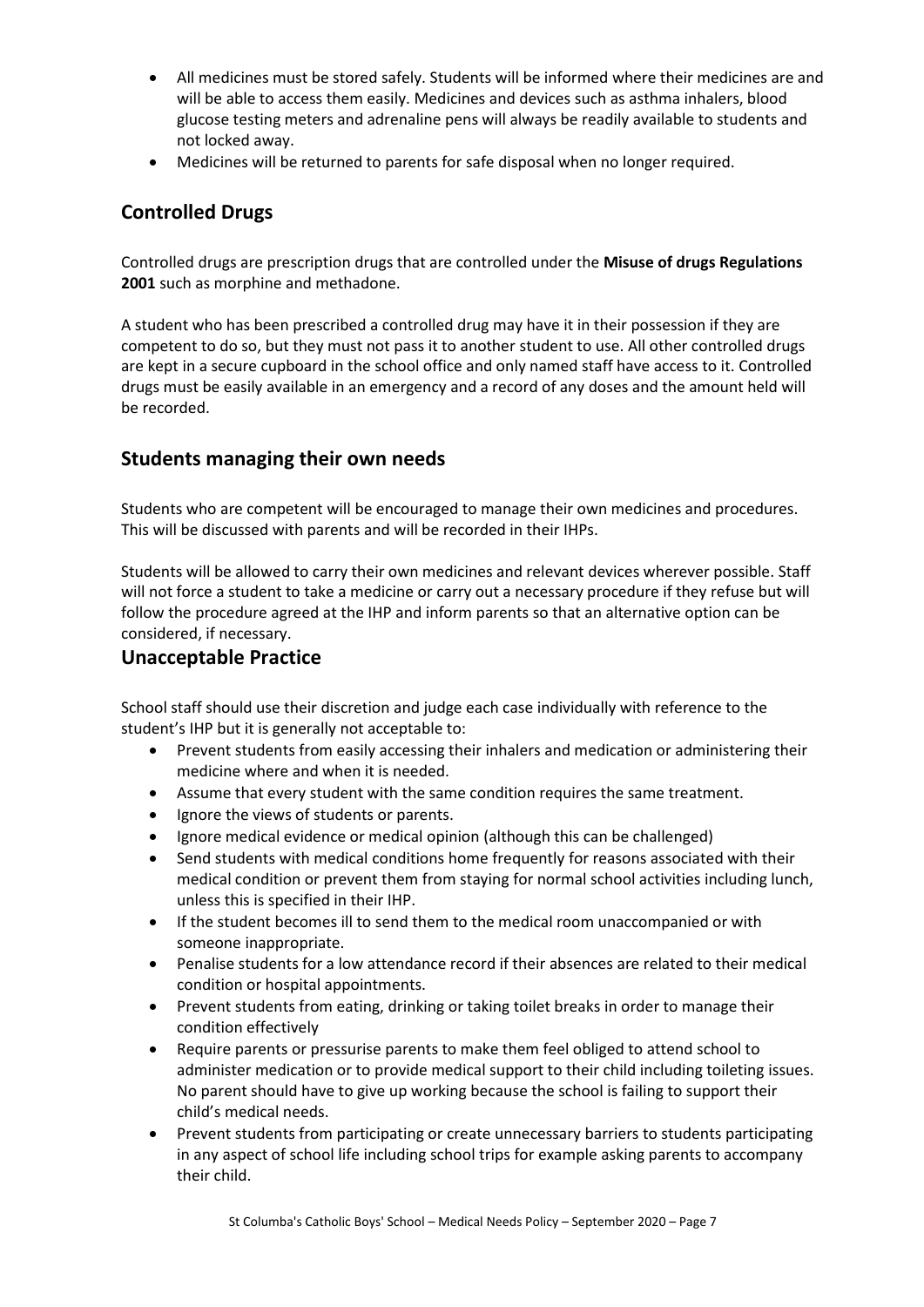# **Emergency Procedures**

Staff will follow the school's normal emergency procedures (for example calling 999). All students IHPs will clearly set out what constitutes an emergency and will explain what to do. Students will be informed in general terms of what to do in an emergency such as telling a teacher. If a student needs to be taken to hospital staff will stay with the student until a parent arrives or accompany the student to hospital by ambulance.

# **Training**

Staff who are responsible for supporting students with medical needs will receive suitable training to do so. The training will be identified during the development or review of the student's IHP. Staff who support students with medical conditions should be present at the review when this is discussed.

The relevant healthcare professional will identify the training needs of the staff and will agree this with the school. Staff training records will be kept up to date. The training will:

- Be sufficient to ensure that staff are competent and have confidence in their ability to support the students
- Fulfil the requirements of the IHPs
- Help staff to have an understanding of the specific medical conditions they are being asked to deal with their complications and preventative measures.

The school will make sure that there are several members of staff who have been trained to administer the medication and meet the care needs of an individual child. This includes escort staff for home to school transport if necessary. The School will ensure that there are sufficient numbers of staff trained to cover any absences, staff turnover and other contingencies.

### **Insurance**

Staff who undertake responsibilities within this policy are covered by the school's insurance. Full written insurance policy documents are available to be viewed by members of staff who are providing support to students with medical conditions. Those who wish to see the documents should contact the Head Teacher.

# **Complaints**

Parents with a complaint about the support the school gives to their child with a medical condition should discuss these in the first instance with Mr B Woodcock. If this does not resolve the issue a complaint can be made to the Head Teacher who will refer the issue to the school's official complaints procedure.

# **Monitoring Arrangements**

This policy will be reviewed and approved by the Governing Body every two years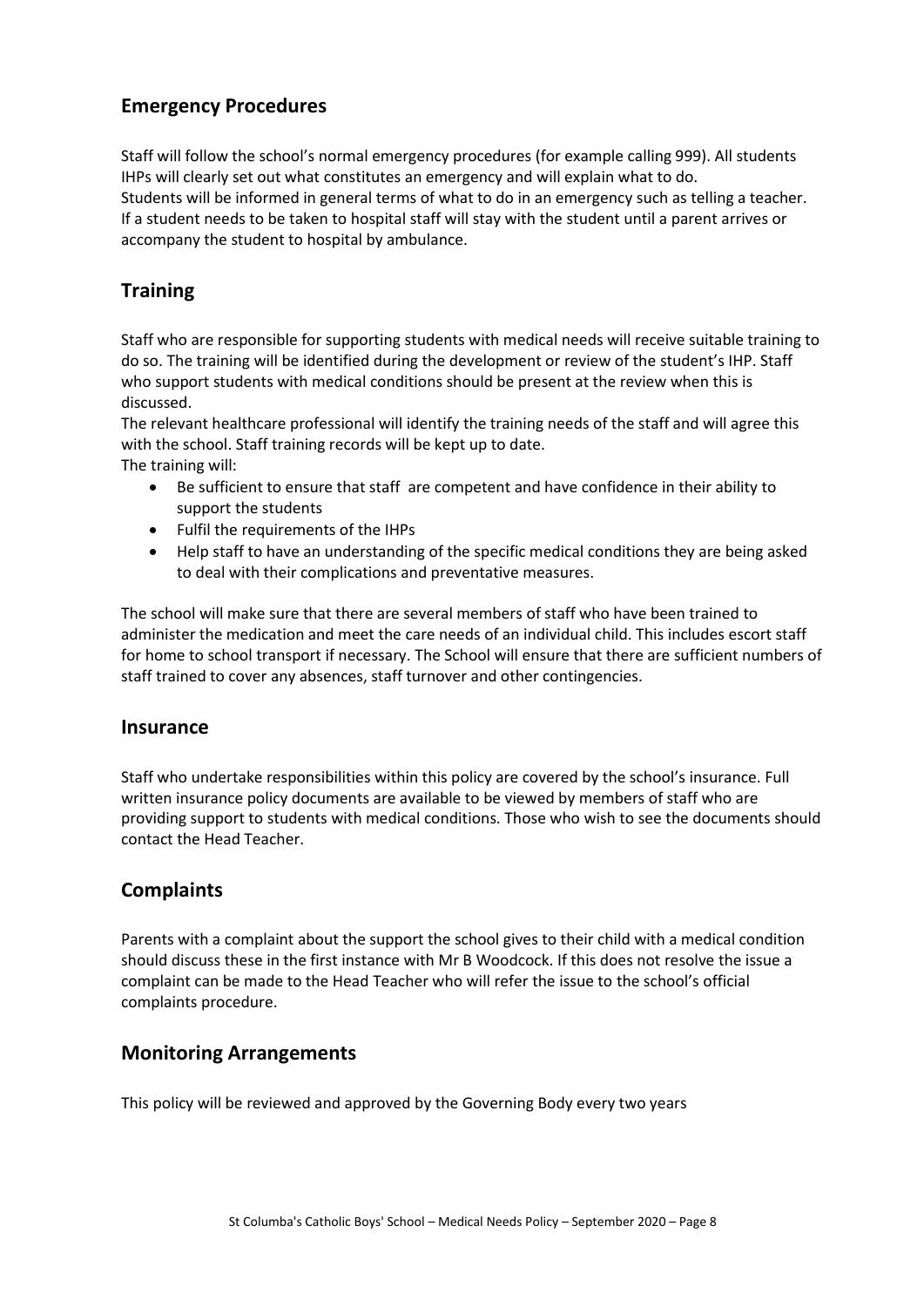# **Appendix 1: Individual Healthcare Plan Template**

# Student Individual Healthcare Plan

| Student's name:      | Contact 1 name: |  |
|----------------------|-----------------|--|
| Form:                | Relationship:   |  |
| الملامة              | Home phone:     |  |
| Address:             | Mobile phone:   |  |
| Diagnosis/Condition: | Work phone:     |  |
|                      |                 |  |
| <b>Dair:</b>         | Review Date:    |  |

| Clinic/Hospital<br>contact name:  | Contact 2 name: |  |
|-----------------------------------|-----------------|--|
| Clinic/Hospital<br>contact phone: | Relationship:   |  |
| GP name:                          | Home phone:     |  |
| GP phone:                         | Mobile phone:   |  |
|                                   | Work phone:     |  |

#### In-school support provided by:

| Describe medical needs &       |
|--------------------------------|
| details of symptoms, triggers, |
| signs, facilities, equipment & |
| environmental issues           |

| & by whom administered, side-<br>effects, contra-indications etc: | Medication name, how, when |  |
|-------------------------------------------------------------------|----------------------------|--|
|                                                                   |                            |  |
|                                                                   |                            |  |

|  |  | Daily care requirements: |  |
|--|--|--------------------------|--|
|  |  |                          |  |

| Specific support for      |  |
|---------------------------|--|
| educational, social &     |  |
| emotional needs:          |  |
|                           |  |
|                           |  |
| School trip arrangements: |  |

Other information:

| Describe what constitutes an   |
|--------------------------------|
| emergency & action required if |
| this occurs:                   |

#### Responsible in an emergency:

|  | Plan developed with: |
|--|----------------------|

| <b>Staff training</b><br>required/undertaken - who,<br>what, when: |  |
|--------------------------------------------------------------------|--|
| Form copied to:                                                    |  |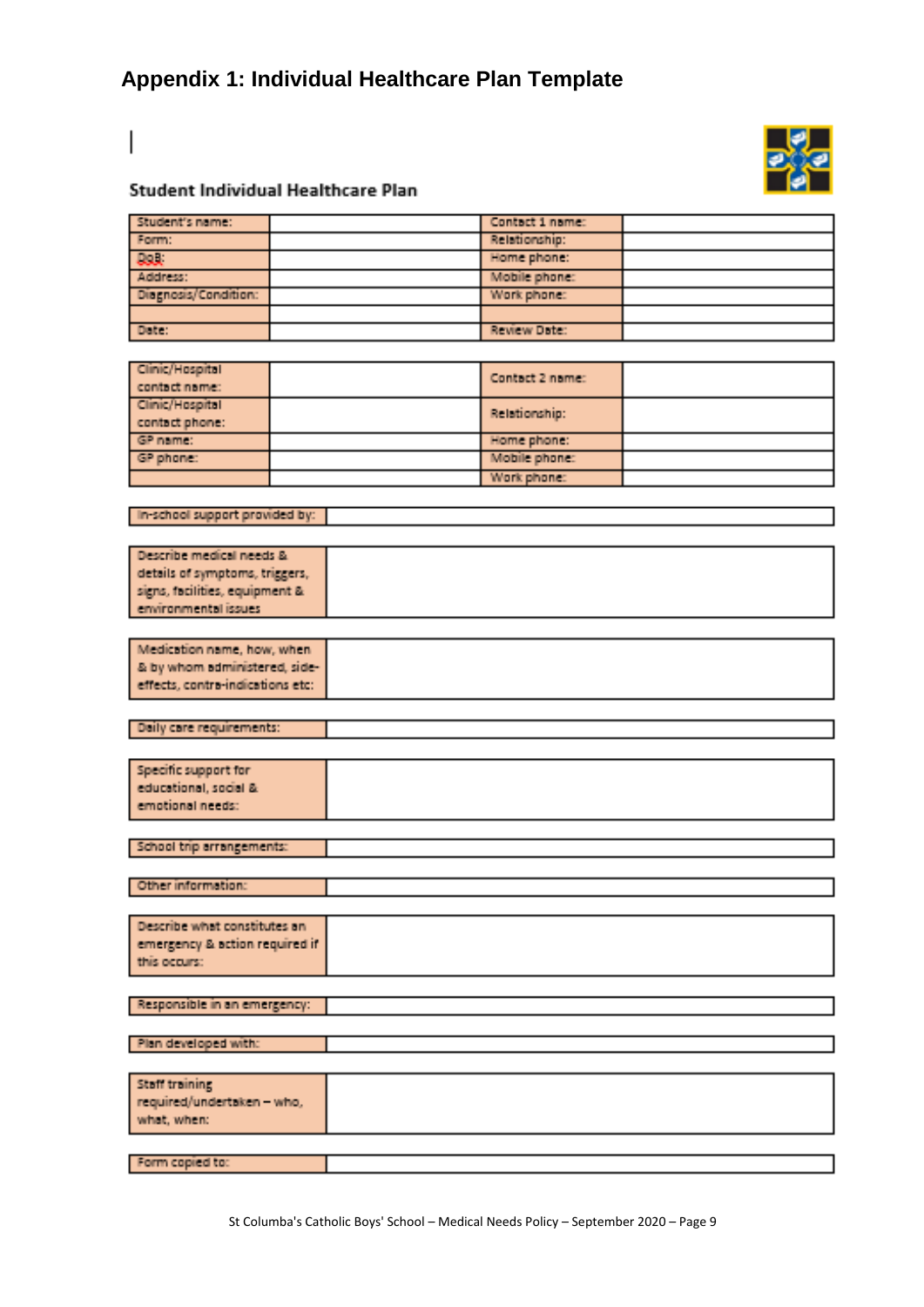# **Appendix 2: Record of medicine administered to an individual child.**

### **Record of medicine administered to an individual child**

#### **ST COLUMBA'S CATHOLIC BOYS' SCHOOL**

Record of medicine administered to an individual child

| Name of child                    |  |
|----------------------------------|--|
| Date medicine provided by parent |  |
| <b>Tutor Group</b>               |  |
| Quantity received                |  |
| Name and strength of medicine    |  |
| Expiry date                      |  |
| Quantity returned                |  |
| Dose and frequency of medicine   |  |
|                                  |  |

Staff signature …………………………………………… Signature of parent …………………………………………

| Date                    |  |  |
|-------------------------|--|--|
| Time given              |  |  |
| Dose given              |  |  |
| Name of member of staff |  |  |
| Staff initials          |  |  |

| Date                    |  |  |
|-------------------------|--|--|
| Time given              |  |  |
| Dose given              |  |  |
| Name of member of staff |  |  |
| Staff initials          |  |  |

| Date                    |  |  |
|-------------------------|--|--|
| Time given              |  |  |
| Dose given              |  |  |
| Name of member of staff |  |  |
| Staff initials          |  |  |

| Date                    |  |  |
|-------------------------|--|--|
| Time given              |  |  |
| Dose given              |  |  |
| Name of member of staff |  |  |
| Staff initials          |  |  |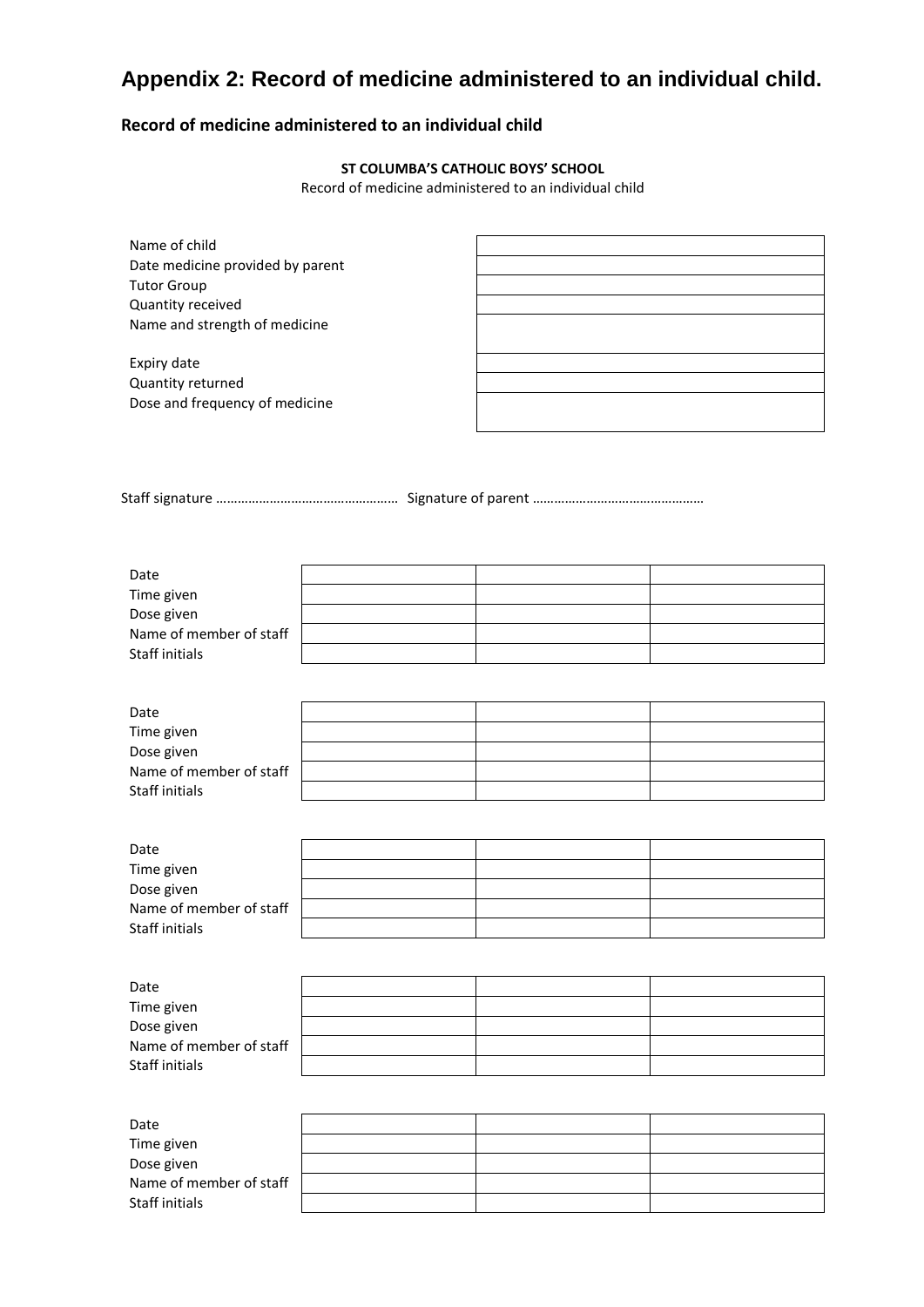| Date                                      |  |  |
|-------------------------------------------|--|--|
|                                           |  |  |
| Time given                                |  |  |
| Dose given                                |  |  |
|                                           |  |  |
| Name of member of staff                   |  |  |
|                                           |  |  |
| <b>Staff initials</b>                     |  |  |
|                                           |  |  |
| Date                                      |  |  |
|                                           |  |  |
| Time given                                |  |  |
|                                           |  |  |
| Dose given                                |  |  |
| Name of member of staff                   |  |  |
|                                           |  |  |
| <b>Staff initials</b>                     |  |  |
|                                           |  |  |
|                                           |  |  |
| Date                                      |  |  |
|                                           |  |  |
| Time given                                |  |  |
| Dose given                                |  |  |
|                                           |  |  |
| Name of member of staff                   |  |  |
| <b>Staff initials</b>                     |  |  |
|                                           |  |  |
|                                           |  |  |
| Date                                      |  |  |
|                                           |  |  |
| Time given                                |  |  |
|                                           |  |  |
| Dose given                                |  |  |
| Name of member of staff                   |  |  |
|                                           |  |  |
| Staff initials                            |  |  |
|                                           |  |  |
|                                           |  |  |
|                                           |  |  |
| Date                                      |  |  |
|                                           |  |  |
| Time given                                |  |  |
|                                           |  |  |
| Dose given                                |  |  |
| Name of member of staff                   |  |  |
|                                           |  |  |
| Staff initials                            |  |  |
|                                           |  |  |
|                                           |  |  |
| Date                                      |  |  |
| Time given                                |  |  |
|                                           |  |  |
| Dose given                                |  |  |
| Name of member of staff                   |  |  |
|                                           |  |  |
| Staff initials                            |  |  |
|                                           |  |  |
|                                           |  |  |
| Date                                      |  |  |
|                                           |  |  |
| Time given                                |  |  |
| Dose given                                |  |  |
|                                           |  |  |
| Name of member of staff                   |  |  |
| <b>Staff initials</b>                     |  |  |
|                                           |  |  |
|                                           |  |  |
| Date                                      |  |  |
|                                           |  |  |
| Time given                                |  |  |
|                                           |  |  |
| Dose given                                |  |  |
| Name of member of staff<br>Staff initials |  |  |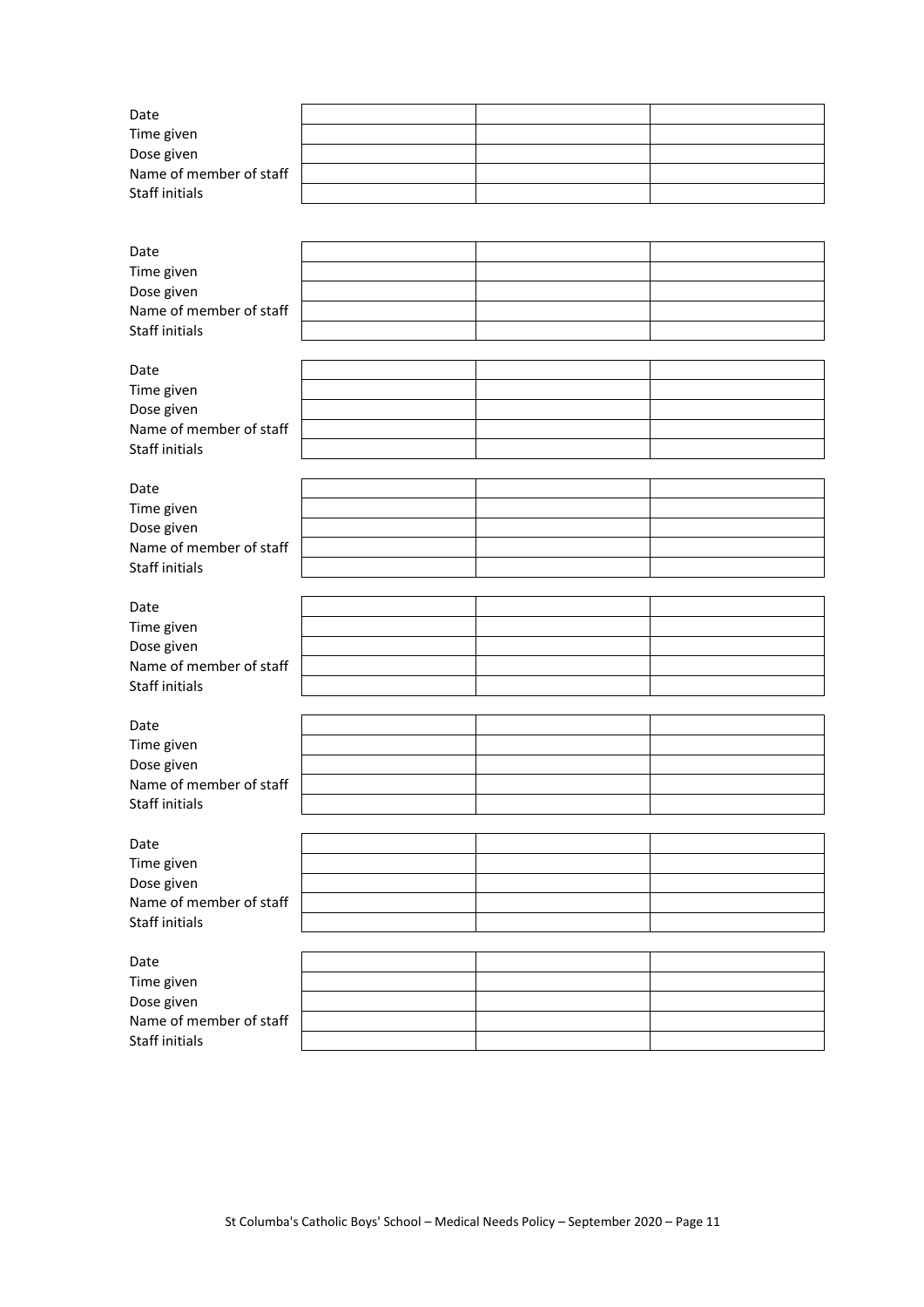# **Appendix 3: Parental Agreement for school staff to administer medicine**

#### **Parental agreement for a school to administer medicine**

The school will not give your child medicine unless you complete and sign this form, and the school has a policy that the staff can administer medicine.

#### **ST COLUMBA'S CATHOLIC BOYS' SCHOOL**

Medicine administering form

| Date for review to be initiated by |  |
|------------------------------------|--|
| Name of child                      |  |
| Date of Birth                      |  |
| Tutor group                        |  |
| Medical condition or illness       |  |

#### **Medicine**

Name and type of medicine *(as described on the container)*

Expiry date

Dosage and Method

Timing

Special precautions/other instructions

Are there any side effects that the school needs to know about?

Self-administration Y/N

Procedures to take in an emergency

|  |  | NB: Medicines must be in the original container as dispensed by the pharmacy |
|--|--|------------------------------------------------------------------------------|
|  |  |                                                                              |

#### **CONTACT DETAILS**

| Name                  |
|-----------------------|
| Daytime telephone no: |
| Relationship to child |
| Address               |

| Mrs M Carrano Officer Manager |  |
|-------------------------------|--|

I understand that I must deliver the medicine personally to | Mrs M Carrano, Officer Manager

The above information is to the best of my knowledge, accurate at the time of writing and I give consent to the school/staff administering medicine in accordance with the school policy. I will inform the school immediately, in writing, if there is any change in dosage of the medication or if the medicine is stopped.

Signature(s) ………………………………………………………….. Date …………………………………………………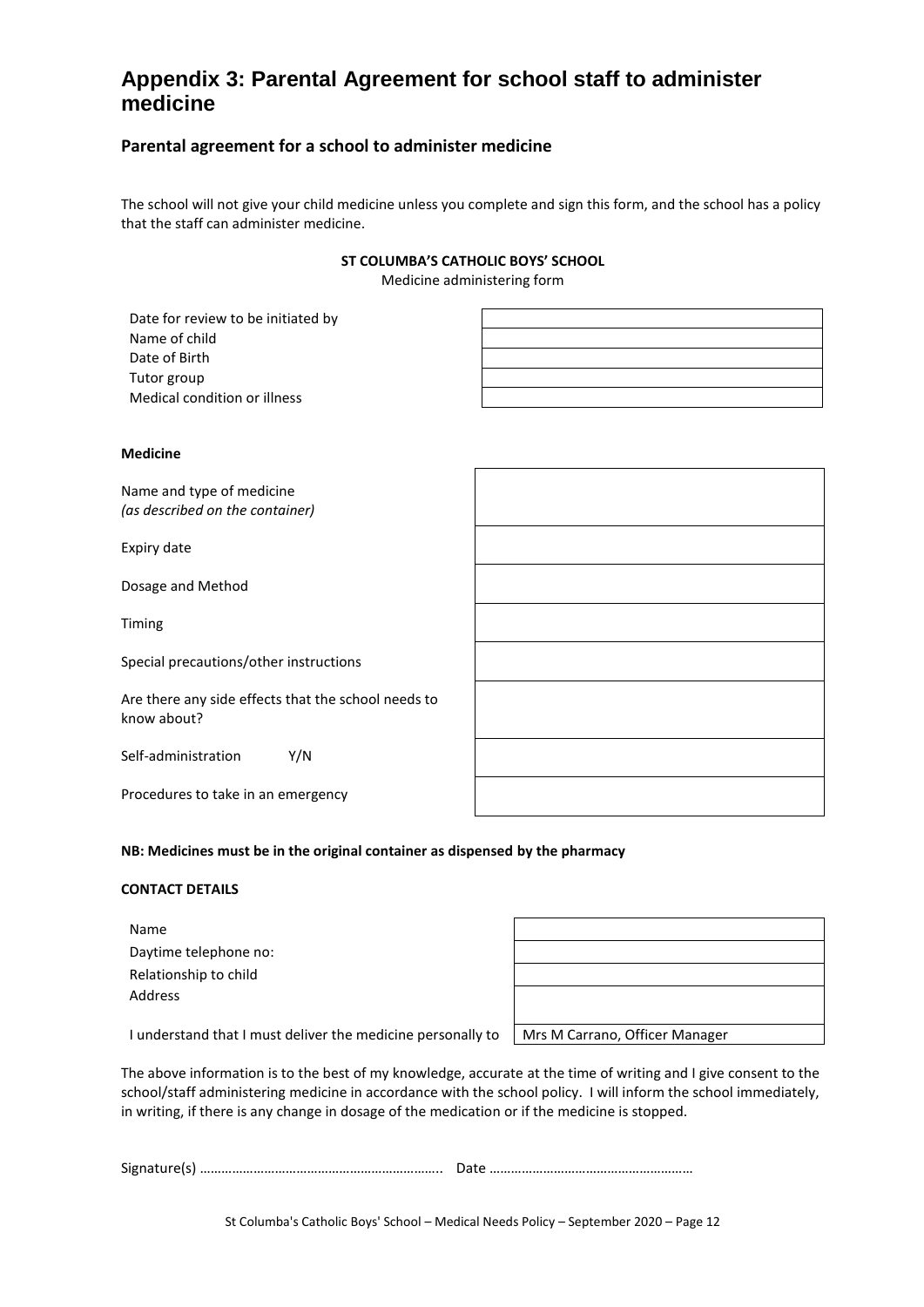# **Appendix 4: Record of medicine administered to all children.**

#### **Record of medicine administered to all children**

#### ST COLUMBA'S CATHOLIC BOYS' SCHOOL

| Date | Student name | Time | Name of medicine | Dose<br>given | Any reactions<br>(Y/N)<br>If yes, please record | <b>Staff Signature</b> | <b>Staff Code</b> |
|------|--------------|------|------------------|---------------|-------------------------------------------------|------------------------|-------------------|
|      |              |      |                  |               |                                                 |                        |                   |
|      |              |      |                  |               |                                                 |                        |                   |
|      |              |      |                  |               |                                                 |                        |                   |
|      |              |      |                  |               |                                                 |                        |                   |
|      |              |      |                  |               |                                                 |                        |                   |
|      |              |      |                  |               |                                                 |                        |                   |
|      |              |      |                  |               |                                                 |                        |                   |
|      |              |      |                  |               |                                                 |                        |                   |
|      |              |      |                  |               |                                                 |                        |                   |
|      |              |      |                  |               |                                                 |                        |                   |
|      |              |      |                  |               |                                                 |                        |                   |
|      |              |      |                  |               |                                                 |                        |                   |
|      |              |      |                  |               |                                                 |                        |                   |
|      |              |      |                  |               |                                                 |                        |                   |
|      |              |      |                  |               |                                                 |                        |                   |
|      |              |      |                  |               |                                                 |                        |                   |
|      |              |      |                  |               |                                                 |                        |                   |
|      |              |      |                  |               |                                                 |                        |                   |
|      |              |      |                  |               |                                                 |                        |                   |
|      |              |      |                  |               |                                                 |                        |                   |
|      |              |      |                  |               |                                                 |                        |                   |
|      |              |      |                  |               |                                                 |                        |                   |
|      |              |      |                  |               |                                                 |                        |                   |
|      |              |      |                  |               |                                                 |                        |                   |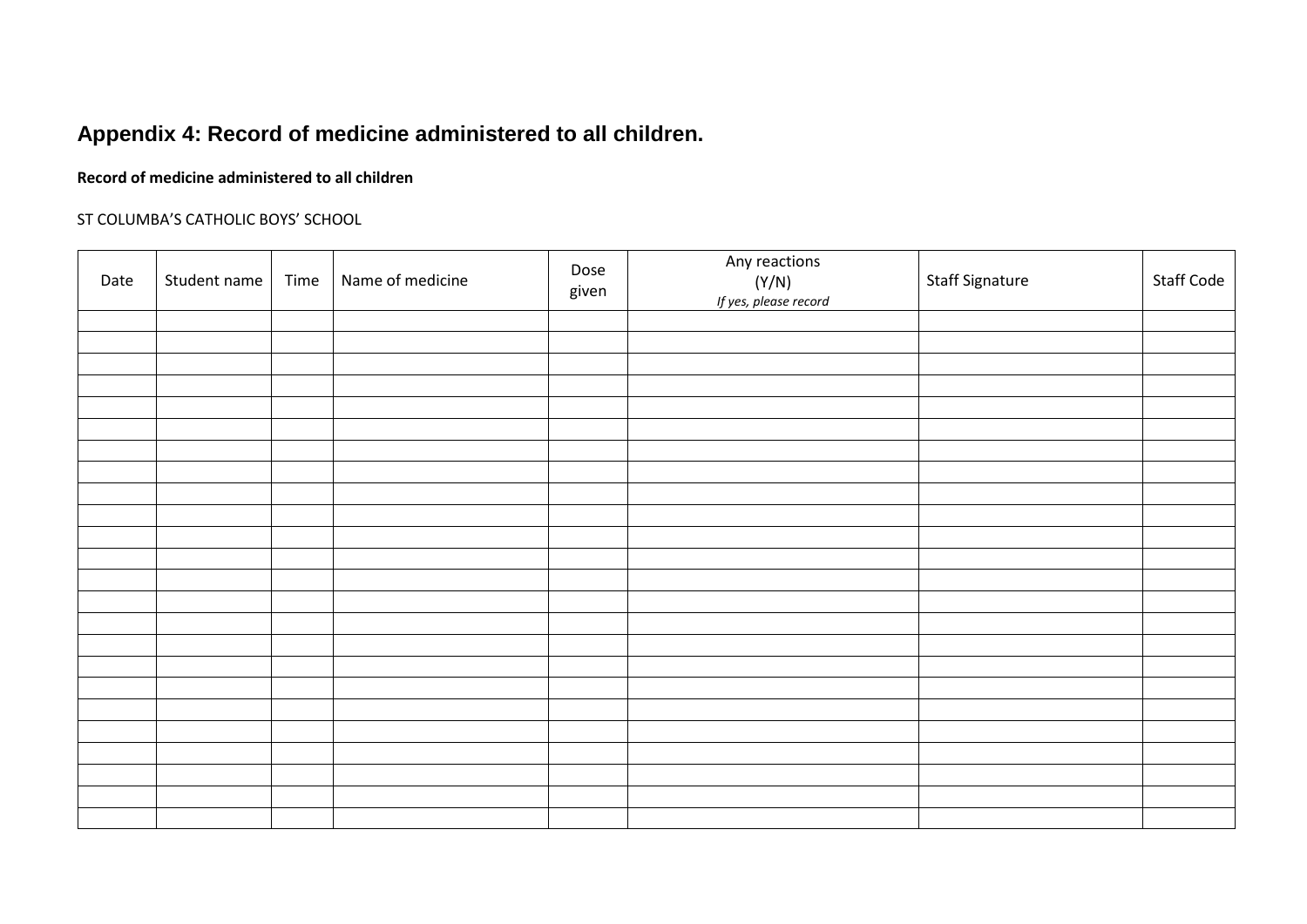# **Appendix 5: Contacting Emergency Services**

**Contacting Emergency Services**

**Request an ambulance – dial 999, ask for an ambulance and be ready with the information below.**

**Speak clearly and slowly and be ready to repeat information if asked.**

- Your telephone number 01322 553236
- Your name
- Your location as follows: **St Columba's Catholic Boys' School, Halcot Avenue, Bexleyheath, Kent, DA6 7QB**
- The exact location of the patient within the school
- The name of the child and a brief description of their symptoms
- The best entrance to state that the crew will be met and taken to the patient

Put a completed copy of this form by the phone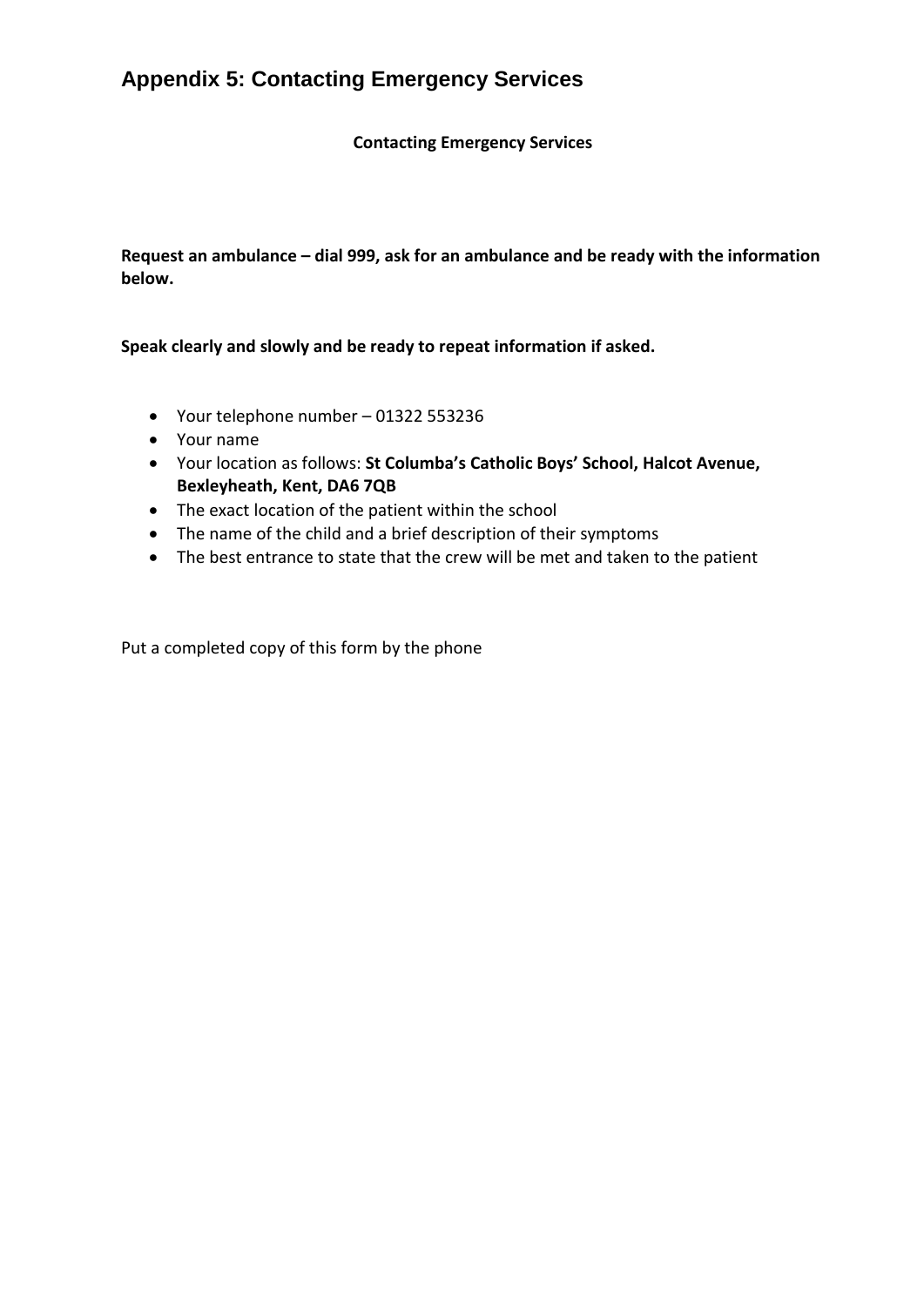# **Appendix 6: School Asthma Policy**

#### **1. Individual Health Care Plans (IHCP) / School Asthma Card and Record Keeping**

- When a student joins the school, parents / carers are asked if their child has any medical conditions including asthma, on their enrolment form.
- A school asthma card is developed in partnership with the parents/carers. This is then signed by the parents / carers to confirm diagnosis of asthma, guidance on the administration of medication in school, consent to use the school's emergency inhaler, and what staff should do in the event of an emergency.
- Each student with a confirmed diagnosis of asthma, will be listed in the school's medical alert handbook. This medical alert handbook will include the generic management pathway for asthma, and will be available to all staff members on the school's system, for easy access if they have a concern about the health status of a student during the school day.
- A copy of each student's school asthma card will be kept with the asthma inhaler in school, to enable easy access to this information, if the child requires use of their inhaler during the school day. A second copy will be retained in the medical folder in the main school office.
- An asthma log is kept in the school medical room. In the event of s student attending the medical room to use his inhaler a log will be made. Details of the supervising staff member, student, dose, date and time are recorded. If a student requires his inhaler more frequently than usual a call will be made to his parents / carers to notify them of this.
- If for any reason a student has to use of the school's emergency inhaler it will be logged and the parents / carers notified.
- If a student is missing a lot of time off school due to their asthma or we identify they are constantly tired in school, or requiring more frequent use of their reliever inhaler at school, staff will make contact with the parent/carer to work out how we can support them. The school may need to speak with the School Nurse or other health professional to ensure the student's asthma control is optimal.
- If a student is identified as having their asthma triggered by a particular activity or environmental factor, for example, exercise or weather, the student's parents will be notified and a recommendation will be made for them to have an asthma review with their GP or Asthma Nurse, to consider whether a preventative dose of salbutamol should be administered when the student is asymptomatic, for example, prior to starting PE. In all cases, the child's asthmatic symptoms will be managed as per their asthma action plan.

#### **2. Storage and Management of Medication**

- Student's diagnosed with asthma should carry their own inhaler in their bag / blazer throughout the day.
- Parents / carers are asked to supply a spare salbutamol inhaler which will be stored in the medical room with their school asthma card.
- The inhalers will first be placed in an envelope clearly labelled with the student's name / form / group, as well as the expiry date of the inhaler. These envelops are then stored in boxes, sorted by year group. They are easily accessible to medical room staff members. All medications are stored in accordance with the manufacturer's instructions, away from any direct sunlight or heat source.
- The school's emergency salbutamol inhaler is kept in the medical room, in a separate box, the serial number and expiry date are checked and recorded on a monthly basis and the details recorded on the relevant document which is retained in the medical room.